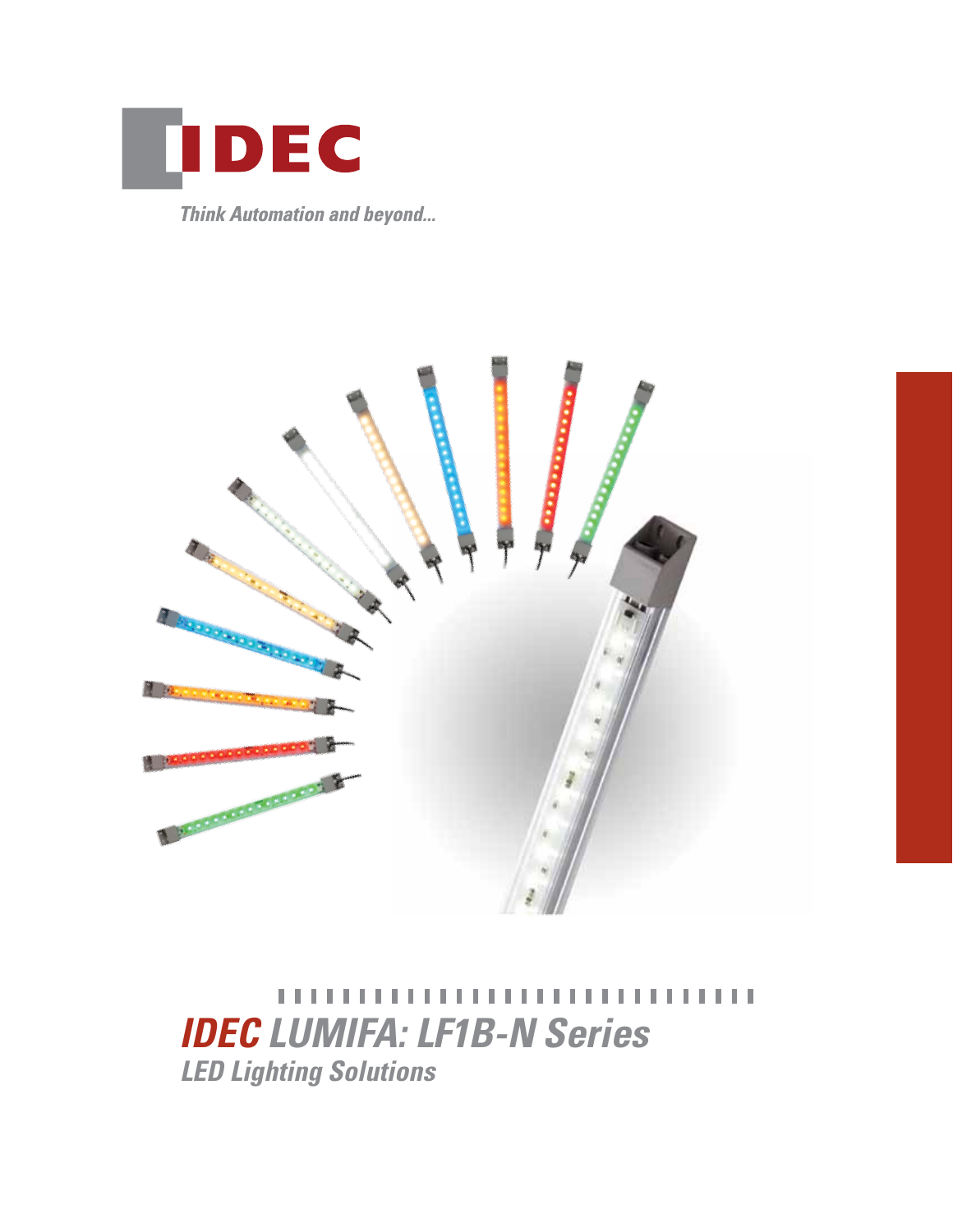# LUMIFA LF1B-N

Control Panels • Industrial Equipment • Signage

## **LF1B-N Series (IP65)**

The LF1B-N series LED light strips are slim and perfect for applications where space is a concern. They come in six different lengths and six distinct colors, making them a very flexible lighting solution.

- •Compact design: 27.5mm wide, 16mm high, and 134 to 1,080mm long
- •Improved brightness
- •6 Colors: cool white, warm white, yellow, red, blue, green
- •2 Cover colors: clear, white
- •IP65 degree of protection (waterproof, dustproof), suitable for use in wet locations



### **Specifications**

| Model                                |                            | <b>LF1B-NA</b><br>(134mm)                                                                                                                 | LF1B-NB<br>(210mm)                                                                            | LF1B-NC<br>(330mm)                                                                             | LF1B-ND<br>(580mm)             | LF1B-NE<br>(830mm) | LF1B-NF<br>(1,080mm) |  |  |
|--------------------------------------|----------------------------|-------------------------------------------------------------------------------------------------------------------------------------------|-----------------------------------------------------------------------------------------------|------------------------------------------------------------------------------------------------|--------------------------------|--------------------|----------------------|--|--|
| <b>Rated Voltage</b>                 |                            | 24V DC (operating voltage range: 21.6 to 26.4V)                                                                                           |                                                                                               |                                                                                                |                                |                    |                      |  |  |
| Input Current (typ.)                 | cool white/warm white/blue | 60 <sub>m</sub> A                                                                                                                         | 120 <sub>m</sub> A                                                                            | 180 <sub>m</sub> A                                                                             | 360mA                          | 540 <sub>m</sub> A | 720mA                |  |  |
| (at the rated current)               | red/yellow/green           | 40 <sub>m</sub> A                                                                                                                         | 80 <sub>m</sub> A                                                                             | 120 <sub>m</sub> A                                                                             | 240mA                          | 360mA              | 480mA                |  |  |
| Power Consumption (typ.)             | cool white/warm white/blue | 1.5W                                                                                                                                      | 2.9W                                                                                          | 4.4W                                                                                           | 8.7W                           | 13.0W              | 17.3W                |  |  |
| (at the rated voltage)               | red/yellow/green           | 1.0W                                                                                                                                      | 2.0W                                                                                          | 2.9W                                                                                           | 5.8W                           | 8.7W               | 11.6W                |  |  |
| Insulation Resistance                |                            |                                                                                                                                           |                                                                                               |                                                                                                | 100MΩ minimum (500V DC megger) |                    |                      |  |  |
| Dielectric Strength                  |                            | 1,000V AC, 1 minute (between live and dead parts)                                                                                         |                                                                                               |                                                                                                |                                |                    |                      |  |  |
| Vibration Resistance (damage limits) |                            |                                                                                                                                           | Frequency: 5 to 55 Hz, Amplitude 0.5mm<br>Acceleration $60m/s^2(6G)$ , 2 hours each in 3 axes | Frequency: 5 to 55 Hz, Amplitude 0.17mm<br>Acceleration $20m/s^2$ (2G), 2 hours each in 3 axes |                                |                    |                      |  |  |
| Shock Resistance (damage limits)     |                            | $1,000$ m/s <sup>2</sup> (100G), 5 shocks each in 6 axes<br>$300 \text{m/s}^2 (30G)$ , 5 shocks each in 6 axes                            |                                                                                               |                                                                                                |                                |                    |                      |  |  |
| <b>Operating Temperature</b>         |                            | $-30$ to +55 $\degree$ C (no freezing)                                                                                                    |                                                                                               |                                                                                                |                                |                    |                      |  |  |
| <b>Operating Humidity</b>            |                            | 45 to 85% RH (no condensation)                                                                                                            |                                                                                               |                                                                                                |                                |                    |                      |  |  |
| Storage Temperature                  |                            | $-35$ to +70 $\degree$ C (no freezing)                                                                                                    |                                                                                               |                                                                                                |                                |                    |                      |  |  |
| <b>Operating Atmosphere</b>          |                            | No corrosive gases                                                                                                                        |                                                                                               |                                                                                                |                                |                    |                      |  |  |
| Life (Note)                          |                            | 40,000 hours (Ta = $25^{\circ}$ C) (The total illumination life in which the brightness maintains a minimum of 70% of the initial value.) |                                                                                               |                                                                                                |                                |                    |                      |  |  |
| Degree of Protection                 |                            | IP65 (IEC 60529)                                                                                                                          |                                                                                               |                                                                                                |                                |                    |                      |  |  |
| Material                             |                            | Cover: polycarbonate, End cover/cable gland: polyamide, Wire: PVC (24AWG)                                                                 |                                                                                               |                                                                                                |                                |                    |                      |  |  |
| Weight (approx.)                     |                            | 95g                                                                                                                                       | 125g                                                                                          | 165g                                                                                           | 255g                           | 430q               | 740g                 |  |  |

Note: LED life depends on the operating environment.

#### **LED Optical Specifications**

| <b>Illumination Color</b>                        |         |                   | Cool White        | Warm White        |                             |                                 | Yellow            |                   | Red              | Green             |                   |                  | <b>Blue</b>      |
|--------------------------------------------------|---------|-------------------|-------------------|-------------------|-----------------------------|---------------------------------|-------------------|-------------------|------------------|-------------------|-------------------|------------------|------------------|
| Cover                                            |         | Clear             | White             | Clear             | White                       | Clear                           | White             | Clear             | White            | Clear             | White             | Clear            | White            |
| Color Temperature/<br>Dominant Wavelength (typ.) |         |                   | 5.500K            |                   | 2.900K<br>590 <sub>nm</sub> |                                 | 620nm             |                   | 525nm            |                   | 455nm             |                  |                  |
|                                                  | LF1B-NA | 90 <sub>dx</sub>  | 80 <sub>lx</sub>  | 60 <sub>lx</sub>  | 55                          | 20 <sub>1</sub>                 | 18 <sub>x</sub>   | 20 <sub>1</sub>   | 18 <sub>x</sub>  | 30 <sub>xx</sub>  | 27 <sub>l</sub>   | 10 <sub>1</sub>  | 9 <sub>x</sub>   |
|                                                  | LF1B-NB | 220 <sub>lx</sub> | 200 <sub>lx</sub> | $145$ $x$         | 130 <sub>lx</sub>           | 40 <sub>ix</sub>                | 36x               | 40 <sub>1</sub>   | 36x              | 60 <sub>lx</sub>  | 55                | 20 <sub>ix</sub> | 18 <sub>x</sub>  |
| Reference                                        | LF1B-NC | 400lx             | 360 <sub>x</sub>  | 250 <sub>lx</sub> | 225 <sub>lx</sub>           | $75$ <sub>x</sub>               | 65x               | $75$ <sub>x</sub> | 65 <sub>lx</sub> | 110 <sub>1</sub>  | 100 <sub>x</sub>  | 30 <sub>dx</sub> | 27k              |
| Brightness (typ.)<br>at $0.5m$                   | LF1B-ND | 660lx             | 600lx             | 455 lx            | 410 <sub>x</sub>            | $125$ <sub><math>x</math></sub> | 110 <sub>lx</sub> | 125 <sub>ix</sub> | 110 <sub>x</sub> | 190 <sub>lx</sub> | 170 <sub>lx</sub> | 50 <sub>ix</sub> | 45k              |
|                                                  | LF1B-NE | 820lx             | 740 <sub>x</sub>  | 560lx             | 500lx                       | 160 <sub>x</sub>                | 145x              | 160 <sub>lx</sub> | 145              | 260 <sub>x</sub>  | 235 lx            | 60 <sub>lx</sub> | 55k              |
|                                                  | LF1B-NF | 935 <sub>lx</sub> | 850 <sub>x</sub>  | 620lx             | 555 lx                      | 180 <sub>x</sub>                | 160 <sub>lx</sub> | 180 <sub>x</sub>  | 160 <sub>x</sub> | 300 <sub>lx</sub> | 270 <sub>x</sub>  | 80 <sub>x</sub>  | 70 <sub>ix</sub> |

LED modules and illumination units may vary in illumination colors and brightness.

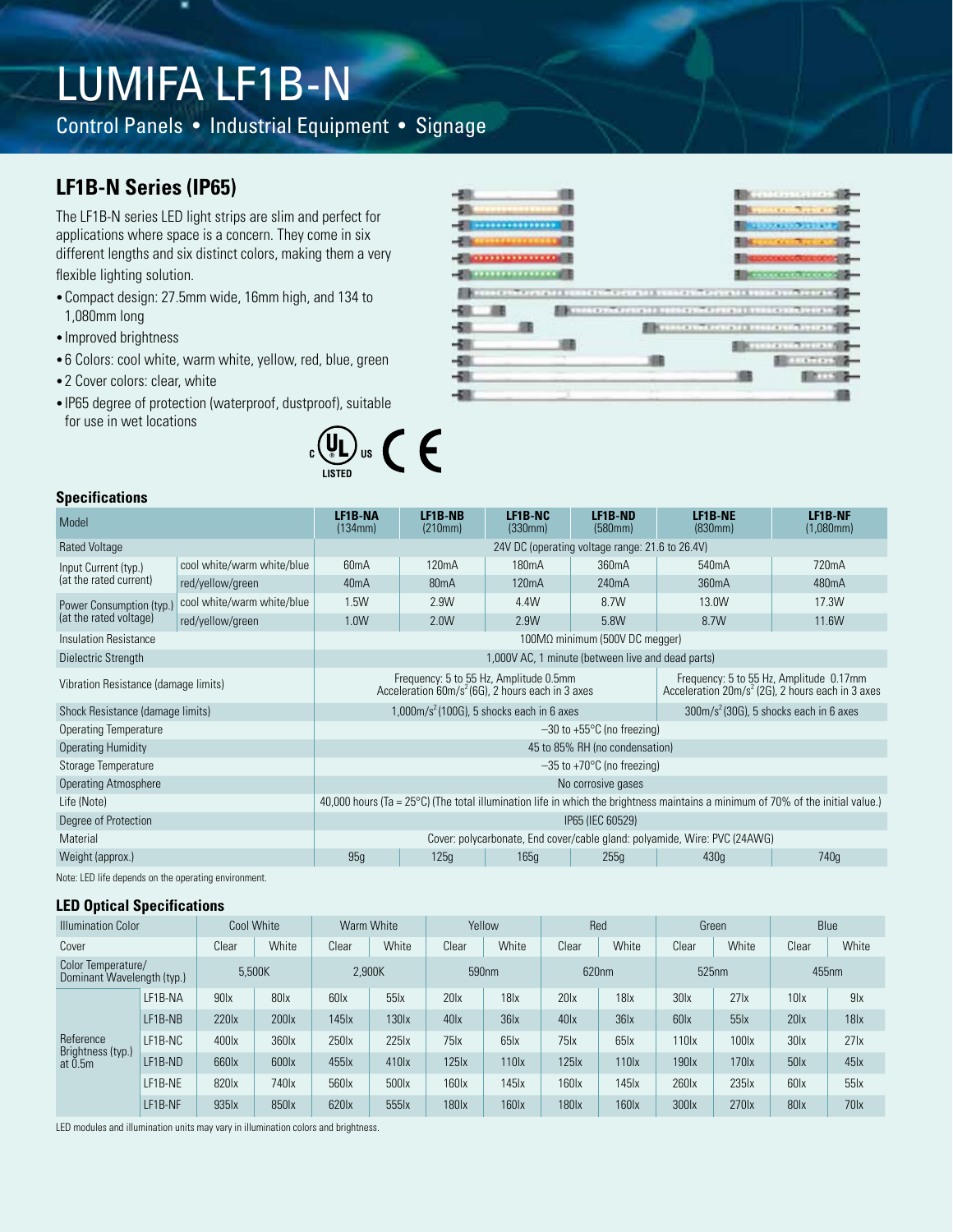J

**Part Numbers**

| <b>Illumination Color</b> |             | <b>Cool White</b>                                                                      | <b>Warm White</b>                                                              | Yellow                                                | Red                                                                                       | Blue                           | Green              |
|---------------------------|-------------|----------------------------------------------------------------------------------------|--------------------------------------------------------------------------------|-------------------------------------------------------|-------------------------------------------------------------------------------------------|--------------------------------|--------------------|
| Appearance                | Clear cover |                                                                                        |                                                                                |                                                       |                                                                                           |                                |                    |
|                           | White cover |                                                                                        |                                                                                |                                                       |                                                                                           |                                |                    |
| LF1B-NA                   | Clear cover | LF1B-NA3P-2THWW2-3M                                                                    | LF1B-NA3P-2TLWW2-3M                                                            | LF1B-NA3P-2SHY2-3M                                    | LF1B-NA3P-2SHR2-3M                                                                        | LF1B-NA3P-2THS2-3M             | LF1B-NA3P-2SHG2-3M |
| (134mm)                   | White cover | LF1B-NA4P-2THWW2-3M                                                                    | LF1B-NA4P-2TLWW2-3M                                                            | LF1B-NA4P-2SHY2-3M                                    | LF1B-NA4P-2SHR2-3M                                                                        | LF1B-NA4P-2THS2-3M             | LF1B-NA4P-2SHG2-3M |
| LF1B-NB                   | Clear cover | LF1B-NB3P-2THWW2-3M                                                                    | LF1B-NB3P-2TLWW2-3M                                                            | LF1B-NB3P-2SHY2-3M                                    | LF1B-NB3P-2SHR2-3M                                                                        | LF1B-NB3P-2THS2-3M             | LF1B-NB3P-2SHG2-3M |
| (210mm)                   | White cover | LF1B-NB4P-2THWW2-3M                                                                    | LF1B-NB4P-2TLWW2-3M                                                            | LF1B-NB4P-2SHY2-3M                                    | LF1B-NB4P-2SHR2-3M                                                                        | LF1B-NB4P-2THS2-3M             | LF1B-NB4P-2SHG2-3M |
| LF1B-NC                   | Clear cover | LF1B-NC3P-2THWW2-3M                                                                    | LF1B-NC3P-2TLWW2-3M                                                            | LF1B-NC3P-2SHY2-3M                                    | LF1B-NC3P-2SHR2-3M                                                                        | LF1B-NC3P-2THS2-3M             | LF1B-NC3P-2SHG2-3M |
| (330mm)                   | White cover | LF1B-NC4P-2THWW2-3M                                                                    | LF1B-NC4P-2TLWW2-3M                                                            | LF1B-NC4P-2SHY2-3M                                    | LF1B-NC4P-2SHR2-3M                                                                        | LF1B-NC4P-2THS2-3M             | LF1B-NC4P-2SHG2-3M |
| LF1B-ND                   | Clear cover | LF1B-ND3P-2THWW2-3M                                                                    | LF1B-ND3P-2TLWW2-3M                                                            | LF1B-ND3P-2SHY2-3M                                    | LF1B-ND3P-2SHR2-3M                                                                        | LF1B-ND3P-2THS2-3M             | LF1B-ND3P-2SHG2-3M |
| (580mm)                   | White cover | LF1B-ND4P-2THWW2-3M                                                                    | LF1B-ND4P-2TLWW2-3M                                                            | LF1B-ND4P-2SHY2-3M                                    | LF1B-ND4P-2SHR2-3M                                                                        | LF1B-ND4P-2THS2-3M             | LF1B-ND4P-2SHG2-3M |
| LF1B-NE                   | Clear cover | LF1B-NE3P-2THWW2-3M                                                                    | LF1B-NE3P-2TLWW2-3M                                                            | LF1B-NE3P-2SHY2-3M                                    | LF1B-NE3P-2SHR2-3M                                                                        | LF1B-NE3P-2THS2-3M             | LF1B-NE3P-2SHG2-3M |
| (830mm)                   | White cover | LF1B-NE4P-2THWW2-3M                                                                    | LF1B-NE4P-2TLWW2-3M                                                            | LF1B-NE4P-2SHY2-3M                                    | LF1B-NE4P-2SHR2-3M                                                                        | LF1B-NE4P-2THS2-3M             | LF1B-NE4P-2SHG2-3M |
| LF1B-NF                   | Clear cover | LF1B-NF3P-2THWW2-3M                                                                    | LF1B-NF3P-2TLWW2-3M                                                            | LF1B-NF3P-2SHY2-3M                                    | LF1B-NF3P-2SHR2-3M                                                                        | LF1B-NF3P-2THS2-3M             | LF1B-NF3P-2SHG2-3M |
| $(1,080$ mm $)$           | White cover | LF1B-NF4P-2THWW2-3M                                                                    | LF1B-NF4P-2TLWW2-3M                                                            | LF1B-NF4P-2SHY2-3M                                    | LF1B-NF4P-2SHR2-3M                                                                        | LF1B-NF4P-2THS2-3M             | LF1B-NF4P-2SHG2-3M |
| Applications              |             | <b>Industrial Machines</b><br>Plant equip.<br>Inspection/test equip.<br>Control panels | Food processing<br>machines<br>Cosmetic plants<br>Chemical plants<br>Showcases | Semiconductor<br>manufacturing equip.<br>IC foundries | Photosensitive materials<br>Semiconductor<br>manufacturing equip.<br>Darkroom experiments | Signage<br>Decorative lighting |                    |

### **Brilliance Distribution at 0.5m (reference value)**



#### **Part Number Structure**

| <b>LF1B - NC 3 P - 2THWW2 - 3M</b><br>Length<br>A: 134mm (5.275")<br>$B: 210$ mm $(8.267")$<br>$C: 330$ mm $(12.992")$ | Cover<br>3: Clear<br>4: White                                                                 |                                                            | <b>Cable Length</b><br>3M:3m |
|------------------------------------------------------------------------------------------------------------------------|-----------------------------------------------------------------------------------------------|------------------------------------------------------------|------------------------------|
| $D: 580$ mm (22.834")<br>$E: 830$ mm $(32.677")$<br>$F: 1.080$ mm $(42.519")$                                          | <b>Illumination Color</b><br>THWW2 <sup>-</sup><br>TI WW2.<br>SHY2<br>SHR2:<br>THS2:<br>SHG2: | Cool white<br>Warm white<br>Yellow<br>Red<br>Blue<br>Green |                              |
| Optional Mounting Bracket                                                                                              |                                                                                               |                                                            |                              |

#### **Optional Mounting Bracket**

| Part No.    | I F97-1MB1             |  |  |
|-------------|------------------------|--|--|
| Material    | Stainless Steel        |  |  |
| <b>Note</b> | 1 pair, Left and Right |  |  |